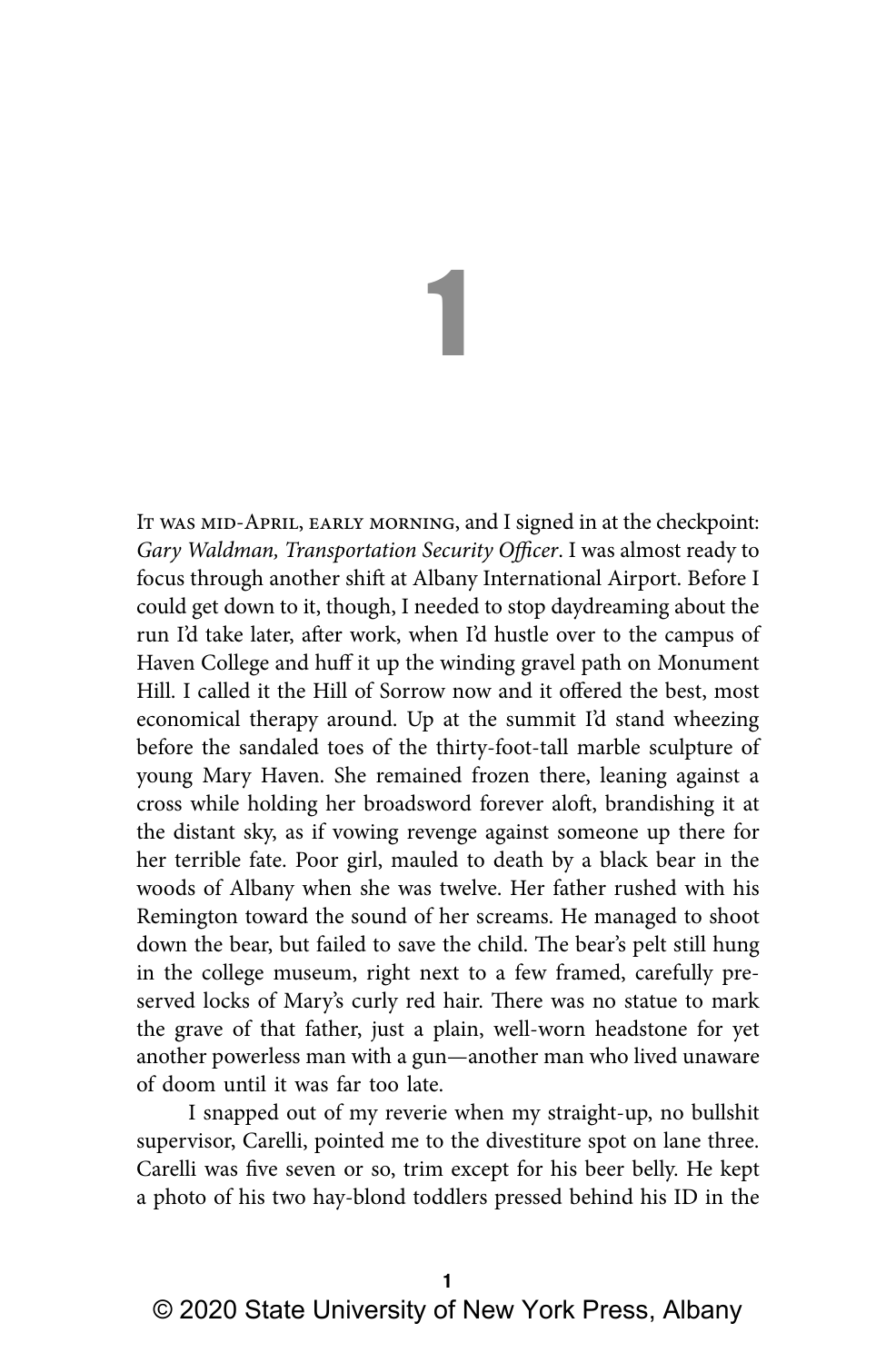laminate pouch clipped to his chest pocket. The guy was a lifer, a grunt, a fellow grinder, and because of that I felt at ease with him.

I grabbed a radio and a few extra pairs of large blue gloves, stepped into position, and launched right into the script about liquids, gels, aerosols, laptops, jackets, sweaters, shoes, belts, and empty pockets. It was the part of the shift that reminded me most of coaching, how, back on the courts, I could spend hours repeating the same phrases I'd lifted early on from Gallwey's *The Inner Game of Tennis: Show interest in the ball. Be aware of your racket. Find your quiet mind. Let it happen.*

I had become accustomed to a different set of phrases during my almost seven years at the airport. From day one on the job, it was 9/11, 9/11, 9/11, and War on Terror mantras. *Not on my watch. Not in my airport. Never again.* The higher-ups liked to invoke the fact that some of those terrorists started their fateful September morning in airports even smaller than Albany. "Albany *International*," they insisted, because of the daily commuter flights to Montreal and Toronto. They felt the need to fight against complacency and they talked about it like this: *We're 150 miles from New York City. The terrorists have as many chances as they want; we only get one chance to stop them. It could happen here. If you see something, say something.*

But what if you don't see something?

Apply the guiding principle of my thirties and forties—of my whole life, really: *What you don't see is what you get.*

Still, no matter what they said, no matter how much fear they mongered, I believed Albany would always resemble the old fluffy sitcom *Wings* far more than the flashy, high-body-count dramas of *24* or *Homeland*.

Or, to borrow another popular TSA mantra: If you've been in one airport, you've been in one airport.

There's a useful concept with many possible applications. A bleak version of how much experience will help you prepare for the future. Or maybe it was a celebration of the particular. Or, most likely, it was both, and more.

*If you've been an only child, you've been an only child. If you've had one kid, you've had one kid. If your wife died in your arms, your wife died in your arms.*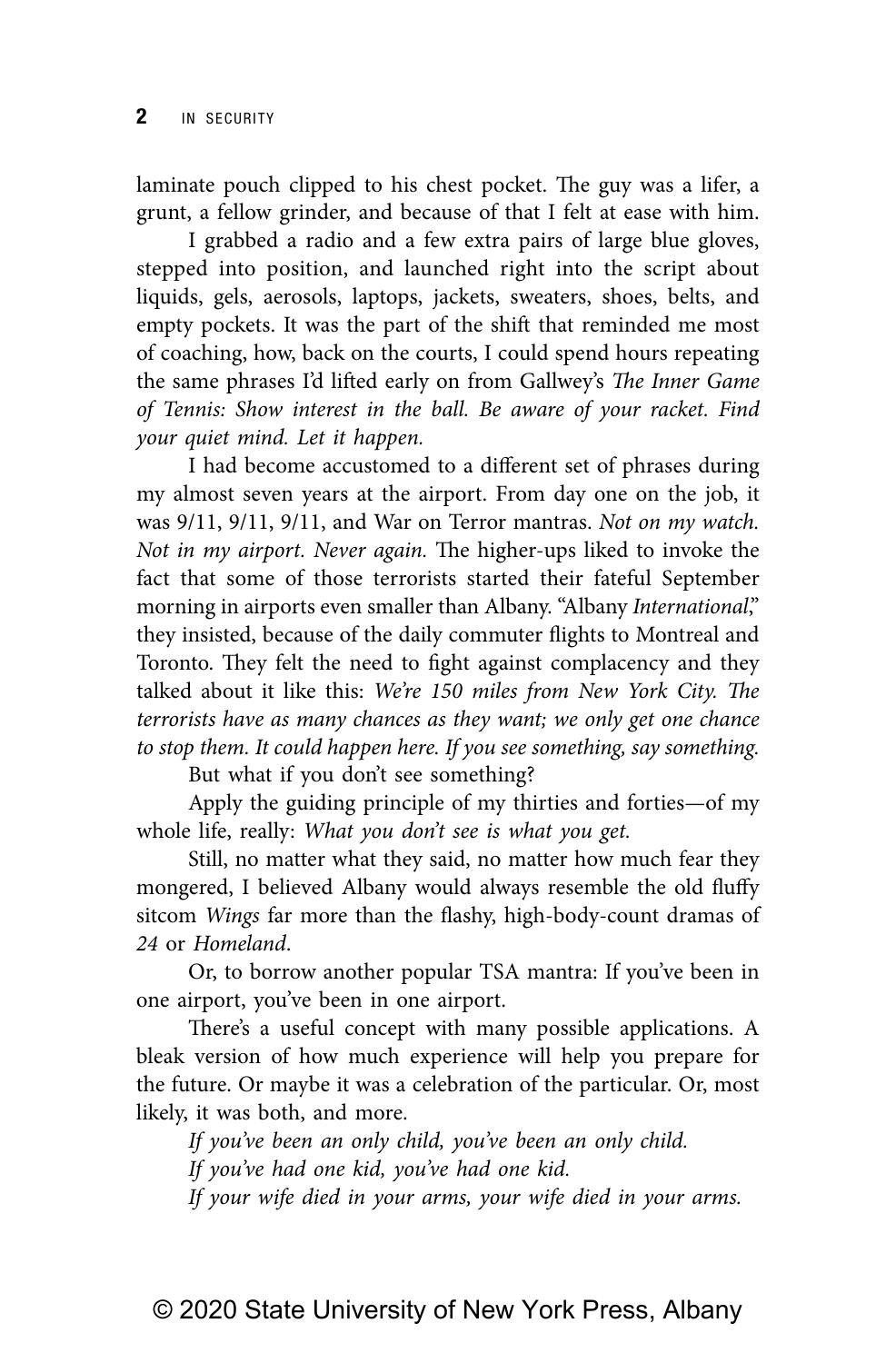Better to move from position to position—divestiture to bag search to X-ray to walk-through metal detector to document checker to exit to the scanner then back to divestiture and round and round—more or less like that for eight hours with breaks for briefings, occasional online training, coffee, and breakfast, lunch, or dinner, depending on the shift. *Never the same day twice*, some said, because the passengers were always different. Even when the passengers were the same, taking one business trip after another, their moods varied widely. Still, the tasks could get repetitive and tedious; rotation from position to position helped keep everyone alert and engaged. Walk up to a fellow officer, say "I'm tapping you," and you could feel the gratitude flowing back your way. When we were short-staffed or slammed or a supervisor slipped up, the rotation rhythm could get thrown off and we'd all start looking over our shoulders for relief, eager to move on. If we couldn't move on, people would get irritated, and woe unto the passenger who pushed back at such moments.

But most of the time, especially in the mornings, the rotation stayed smooth and close to peaceful, which was just what I needed, now more than ever. When I was surveilling the lines I wasn't agonizing about the fast-approaching birthday of my dead wife.

"Everything out of your pockets," I repeated. "Laptops get their own bin. Coats off. Shoes off. We recommend belts off as well. All liquids, gels, and aerosols need to come out of your bags."

My crowd-surfing gaze caught a young woman in purple yoga tights. She was sipping a bottle of water, enjoying it, as if it were the best beverage she'd ever had. Early thirties, right around the same age Laurie had been when she died. If the situation were different, if I were in a different place, at a different time, with a completely different personality, I might have told her I had a break coming up and I'd be honored to buy her more water and I'd buy one myself and we could drink together and maybe talk about life and death and love on the other side of the checkpoint.

Unfortunately, August Harnett was nearby, working the walkthrough metal detector, otherwise known as the mag. August was not a grinder; he was a cowboy, a wannabe cop who had so far failed the Albany Police entrance exam twice, in part because he'd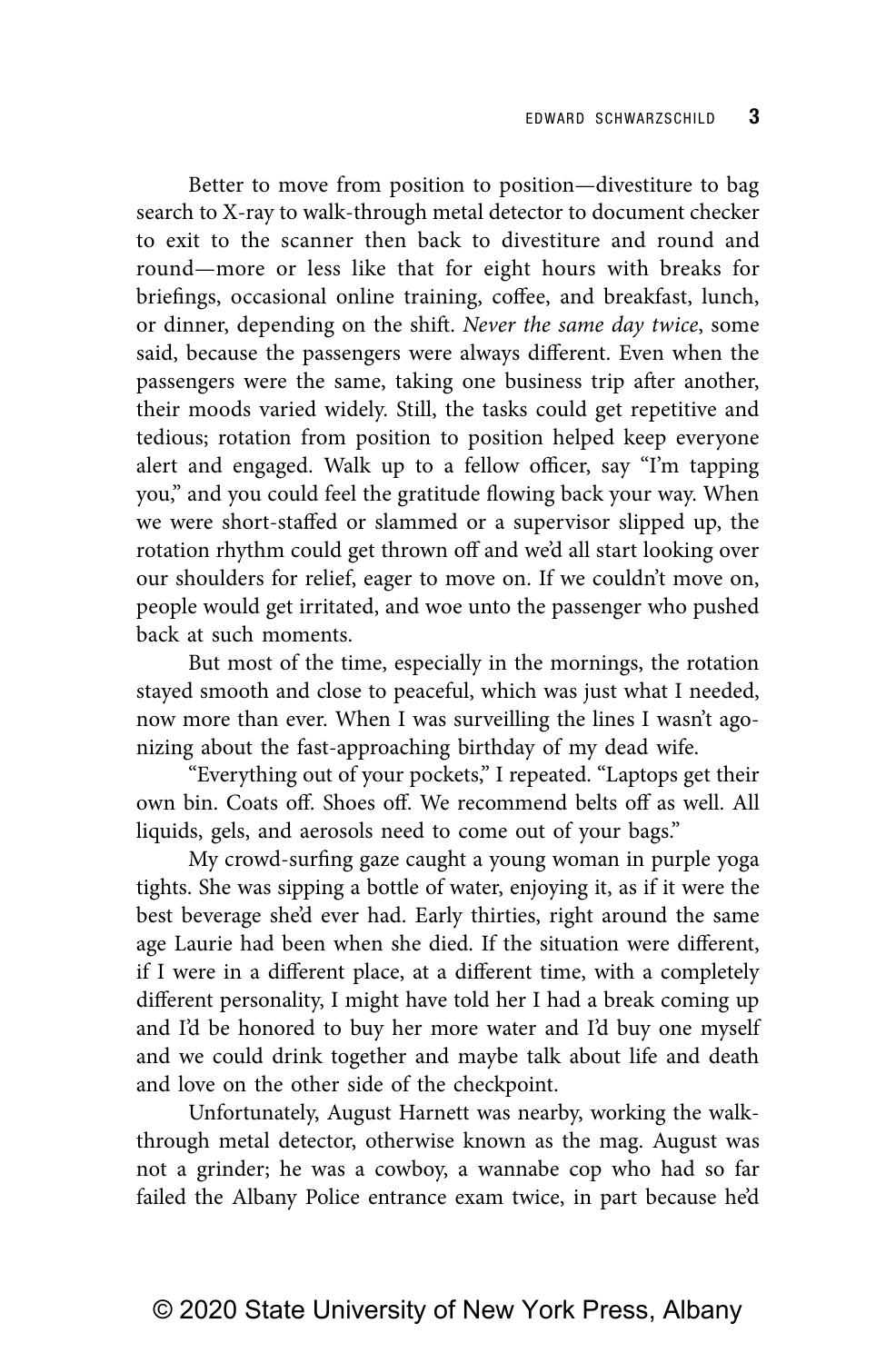lost most of his left foot in a snowmobile accident. "You need to drink up, Miss," he barked.

The woman smiled, a bright flicker of grace added to my shift. "I spent the whole morning on the phone with my mother," she said. "Forgot to hydrate. I'll be done in a second."

"When you're done isn't up to you," August said, and I watched him limp forward, apparently ready to shunt her directly to a fullbody standard pat-down, which he'd no doubt perform himself, if only the rules didn't interfere. But I didn't want an incident. I saw an old man approaching with a small yippy dog in a carry-on bag. The man and his pet would need to pass through the mag, so I directed them that way. "Here comes one for you, Officer," I said, and August had no choice but to stay at his post.

Then I turned to face the woman again. Her thin-lipped mouth was half-open, her emerald-green eyes showing sadness and hurt. Maybe she'd been up all night. Maybe she'd never done yoga in her life. Maybe she was a runner with a terrible headache. How could I possibly know the precise ways she might be lost? All I knew was she was enjoying that water and I was enjoying her enjoyment. She had slender, toned legs, but her heart could still be broken. I imagined her standing in this checkpoint line after an awful night, an awful week, an awful year. I didn't have to stretch my imagination very far. "Take your time," I said, hoping to make the simple words soothe, hoping she'd see beneath my starched shirt, the shoulder patches, the ridiculous epaulets, all the way through to my own flaws, my own errors, which, I'd be the first to admit, were legion.

She smiled again and I stood taller, which still wasn't very tall, five eleven, on a good day. She offered the water bottle to the older man standing behind her. Was she a trophy wife? The guy looked wealthy, ready for business in a soft, gray sport coat, thick silver hair gelled back. "I'm fine," the guy said, brushing the bottle away.

Yoga woman shrugged and drank some more. It would have been a pleasure to continue watching her, but August was glaring over, eager to reassert himself. I wanted to keep the peace. Isn't it funny, I could have peacefully pointed out, that the abbreviation on the job for passengers is PAX? Instead, I said, as calmly as I could, "Please move along when you're ready."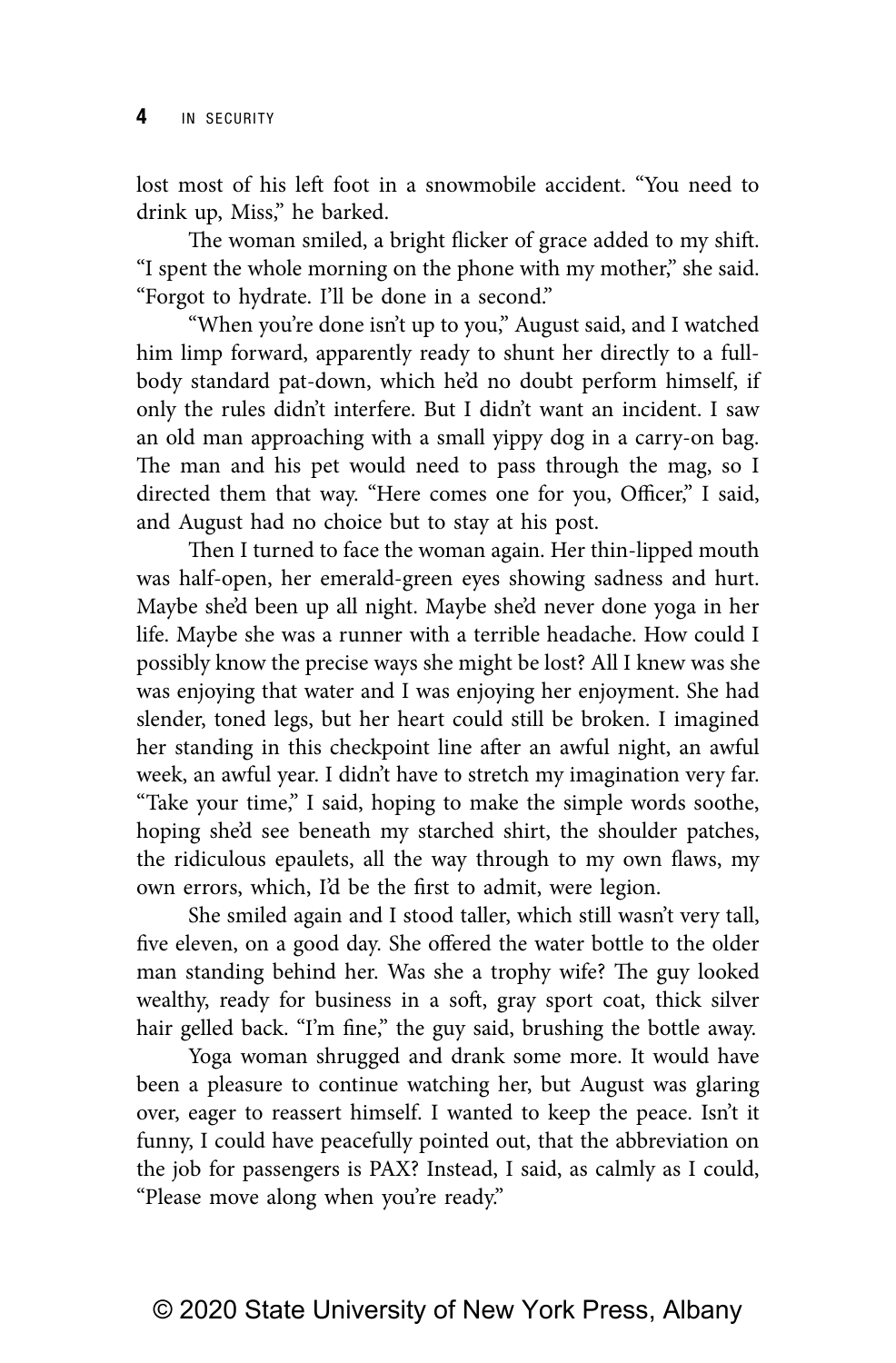I yearned to speak more with her, but I switched my attention to a little boy, six years old or so. Same age as my son, Ben. He was speed-drinking from a fist-sized purple juice box. Then I caught yoga woman flashing her sweet smile my way before she entered the scanner. Did she mouth "Thanks" at me? Sure looked like it, and I felt grateful even as the boy's stern mother scolded the potbellied father about how all the sugar was going to make the kid hyper for the flight. "I'll let you deal with it," the mother said, and they shuffled toward August, who was once again on the correct side of the mag, finishing up his rigorous inspection of the pet owner's palms.

I spent the next hour trying to sink deeper into the rhythm of the job. August chattered away with his cowgirl buddy Gloria Sanchez about the latest push at TSA HQ to arm at least a few TSOs on every shift.

 $\sim$ 

"We'd get a lot less flirty talkback that way," he said.

Sanchez had a boxy head, and the way she wore her curly black hair accentuated the squarish shape. The straight lines and sharp angles added to her authority. "That's right," she said. "And we'd be ready to help if any demonstrations went south."

I didn't bother to point out that Albany International had no history of demonstrations. Instead, I drifted toward Laurie's old dream of moving to one of those countries where people shunned guns and cars while pedaling around on sensible bicycles. Amsterdam, that was her ideal city, and had been ever since she'd spent her junior year abroad studying history in Leiden. In Amsterdam, we'd find a real social safety net in place. Significant maternity leave. Dependable public education. She could live life to the fullest, raise a bunch of multilingual kids, get stoned with impunity, and fantasize occasionally about a tall, slender Dutchman while staying true to our marriage. I wondered, for the millionth time, what would have happened if I hadn't raced her, if I hadn't tried to pull in front, if I'd let her lead the whole way down the hill.

If this, if that, if the other thing.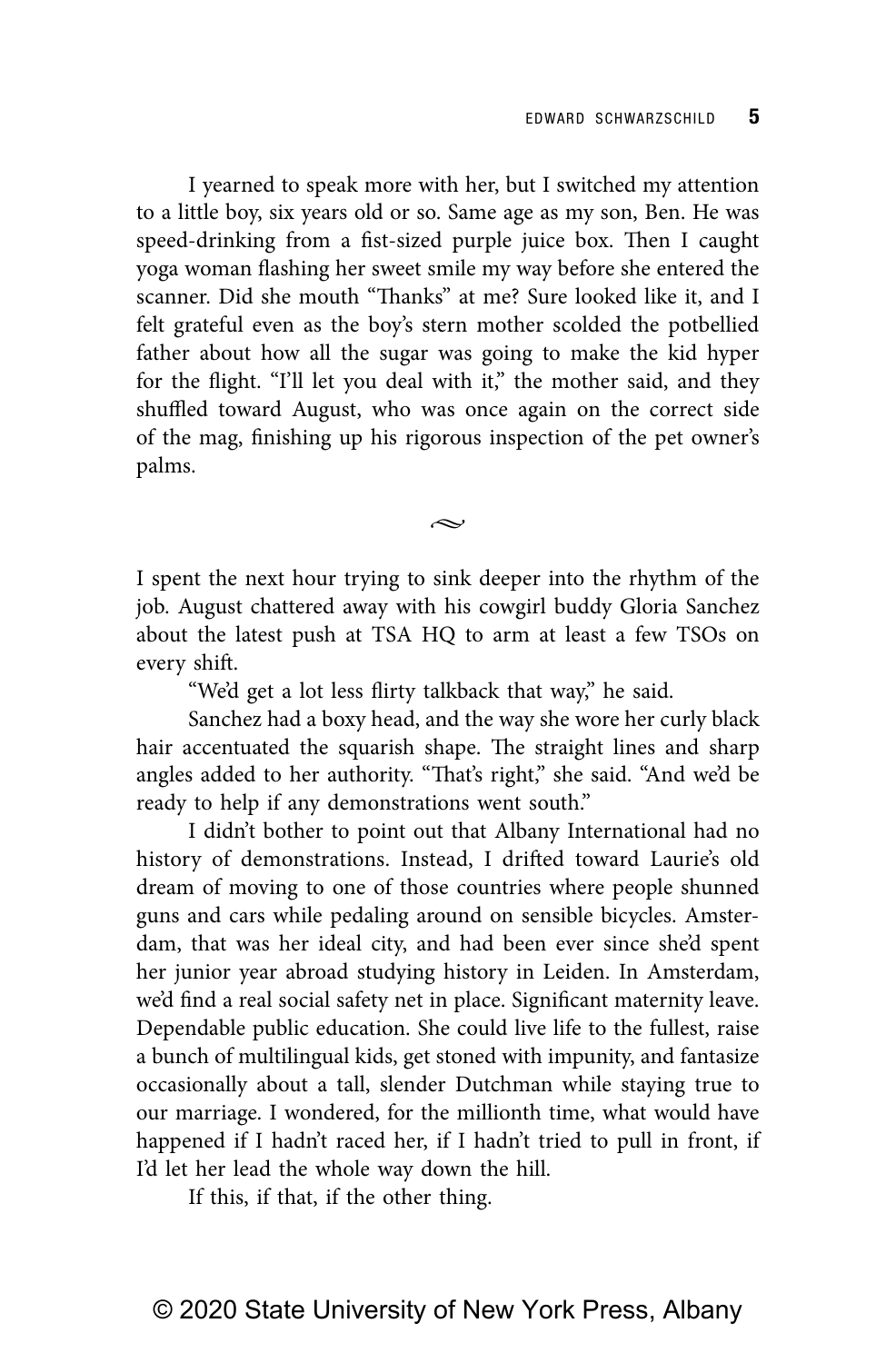Meanwhile, August and Sanchez were complaining about how ridiculous it was that TSOs always had to defer to the Law Enforcement Officers. If someone ran, TSOs weren't supposed to intervene directly. We were supposed to follow, keep the person in sight, await those LEOs. We'd be easy targets for any TSA-hating moron with a fancy rifle and bag full of ammo, like the guy who terrorized the checkpoint at Los Angeles International. It was exactly the sort of protocol that Laurie's older brother, Hank, loved to mock. Hank, who'd been working in and around the military and the FBI for more than twenty years. Hank, who'd called in late last night to say he'd be in town for the birthday. "Still with the TSA?" he'd asked, as usual.

"Affirmative," I'd answered.

"Thousands Standing Around," he'd said. "Tough Shit for America."

I took a breath, focused back on the job, and a few minutes later I was at the scanner being tapped for break. I wandered out of the checkpoint. Any chance yoga woman was still around? Should have stolen a glance at the gate number on her boarding pass. It might have been nice to look her in the eyes and wish her a relaxing trip. Or I could keep my distance. No conversation required. Buy her that water and get someone else to give it to her. Let her live the rest of her life never knowing it was a gift from me. Maybe an anonymous act like that would boost my beleaguered karma.

Instead, I headed for the men's room and locked myself in a stall to take a piss. When I opened the stall door and saw a guy rushing toward me, I panicked. Then I realized I was face-to-face with a flustered, terrified traveler who was desperate for help. "An old man collapsed over here," the guy said, pointing. "I was standing by the sink. I don't think he's breathing."

I considered running to get Carelli. That would be standard operating procedure. More TSA protocol for Hank to mock. Defer to the LEOs and defer to the EMTs. But maybe this was something minor, and why create unnecessary commotion? Create calm, right? One look at the man on the floor, though, and I sensed a real emergency. Two college-aged guys were trying mouth-to-mouth on the lifeless, splayed-out body. A once-white V-neck T-shirt partially covered his silver-haired chest. There was a bright-blue button-down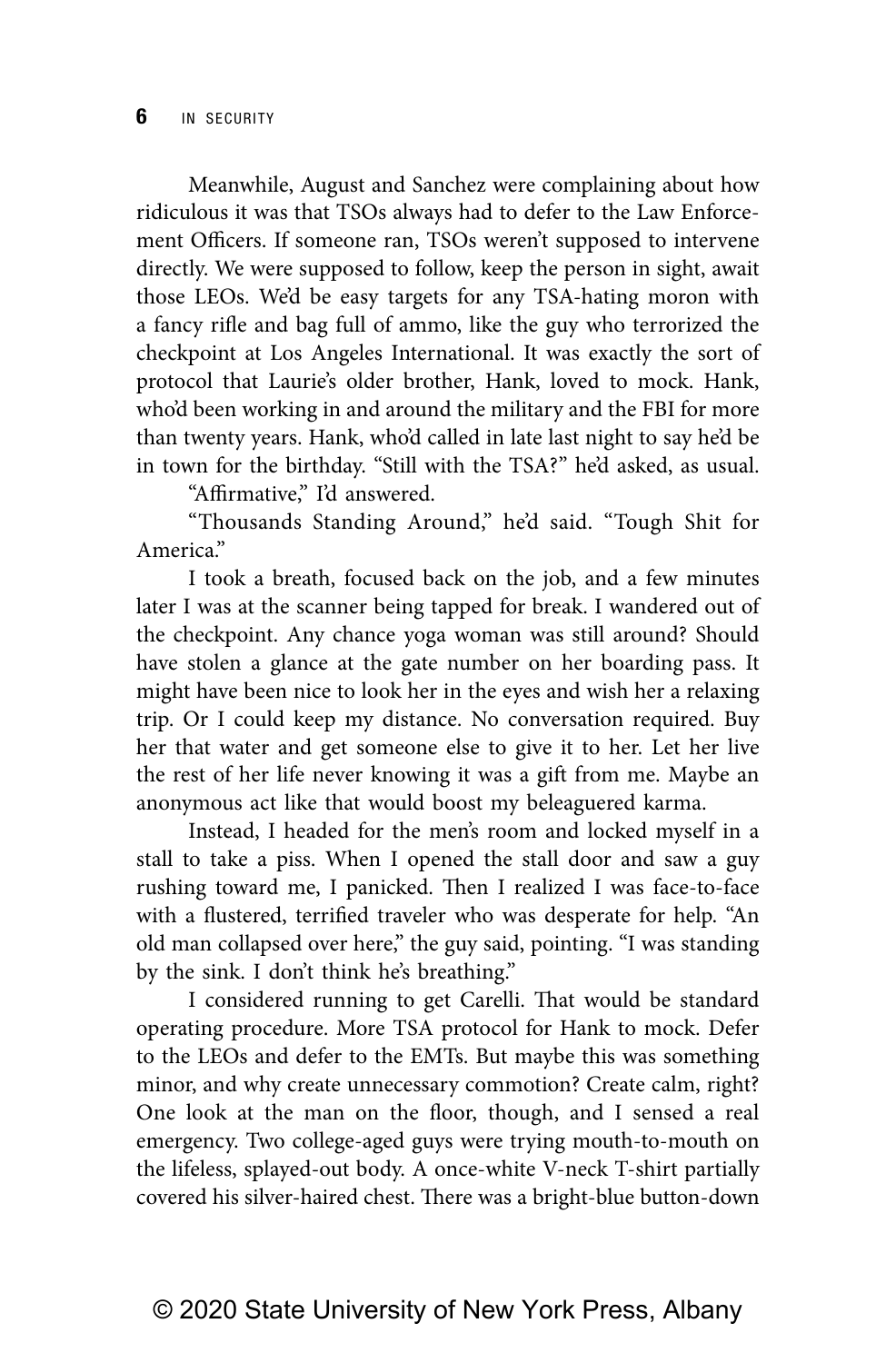shirt balled up next to him. Pungent aftershave, sulfuric like a polluted stream. Something about the man was vaguely familiar—maybe it was the smell—and then I noticed the soft, gray sport coat. My heart raced. I watched as one of the college guys did the compressions, counting them off, while the other guy clamped the old man's nose and breathed into his mouth. The guy doing the compressions needed to lock his elbows and move his hands lower.

I radioed Carelli and told him to send the EMTs over. As I spoke, I realized I was the one person in the room who knew exactly where the closest AED was. I quickly adjusted the college guy's arms. Command presence. "Get that T-shirt off while I'm gone," I said. "You're doing great here. Don't panic. I'll be right back."

I hustled out of the bathroom, thinking the old man was about to die. He was so pale and pasty. Those college kids would be the last ones to see the guy alive. Where was the yoga woman now? I didn't see her anywhere. I grabbed the AED off the wall. The traveler who'd surprised me by the stall trailed behind, repeating what he'd seen, maybe to get the images out of his head, or maybe to explain how it wasn't his fault. "He was standing by the sink. He reached down for the water, then his hands clawed at his chest. He didn't say a thing. Looked like he decided to sit down and then he just plopped over backwards."

"Don't worry," I said, shocked at how relaxed my voice sounded, as if I spent everyday rushing through the concourse with a defibrillator. "You did the right thing. Less talk, more hustle now, and we might do some good."

I stepped through the crowd of people, knelt down, opened up the AED, and it started squawking out instructions as soon as I switched it on, just like in the first aid course I'd taken before Ben's birth. All I had to do was follow the directions, get everyone to stand back, place the pads correctly. Then the man vomited and that changed the situation. The college guys, so brave at first, couldn't handle it and they backed away. I was disgusted too, but I didn't flinch. Credit fatherhood, I guess. I looked at the chunky, peach-colored mess and wondered what the man had been eating. The image of a smorgasbord, like the ones I used to love in college, flashed by. The steam rising from the buffet. The Sterno fumes.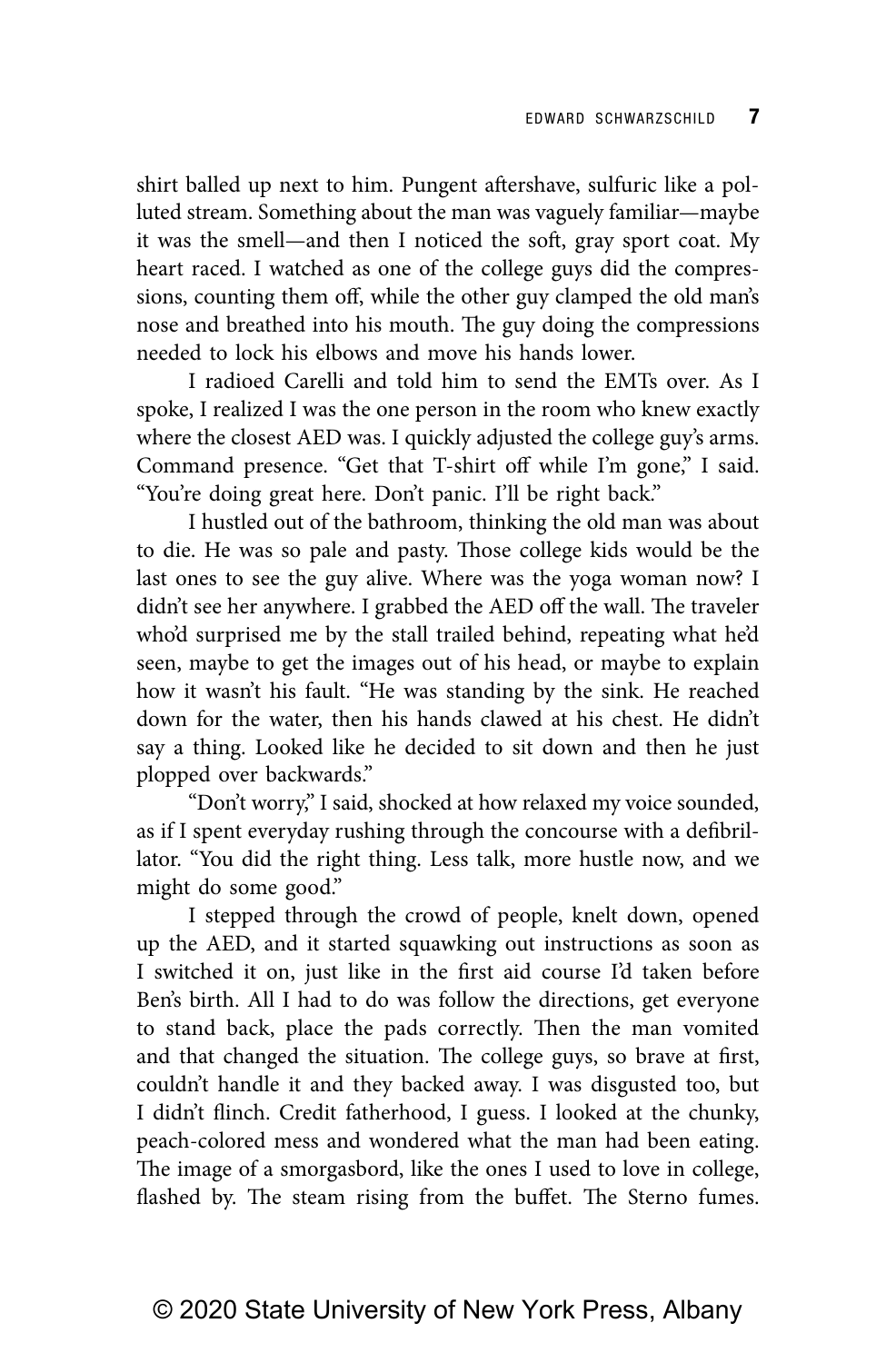Ponderosa, baby, I'd say to my willing friends, and off we'd go, ready to graze those tables.

Without more thought than that, I took over completely. I wasn't going to wait for the EMTs. I cleaned the area as best I could and kept the mouth-to-mouth going. I felt so calm. Was something wrong with me? What diseases can you catch from someone's puke? Maybe this was Ebola and not a heart attack. Then it got spooky for a moment when I felt the weight of the man's head. Nothing more or less than a heavy round object, awkward to lift, and the extremely oily hair didn't help. There was the pull of Laurie, what it was like near the very end. I'd never felt so powerless and there was no one in sight and I couldn't move her and I had to move her. I was breathing for this stranger and I felt as if I were inhaling death and I'd had enough death, thank you very much.

But I shook that off, backed away again, and listened as the machine did its work. *Do not touch the patient. Analyzing heart rhythm. Preparing shock. Move away from the patient. Shock delivered.* I focused on the body in front of me, observing it as carefully as I could for signs of life. Lately, Ben and I had been scouring Washington Park for signs of spring. Crocuses. Robins. Hyperactive squirrels. A hint of green in the tree branches above our heads. I worried again about the dictates of SOP. Should I really have waited? The first order of business must be to help everyone survive. Shouldn't you save someone if you can?

Then, in an astonishingly short amount of time—it felt like seconds—the old man stirred. The room smelled of barf and barbeque now. The man sat up, nearly bashing his head into the long row of sinks. His skin flushed, his lips reddened, and he seemed to start talking before he was breathing. I tried to take it all in, but my wandering mind seesawed back to Ben's birth, back to when he wasn't even Ben yet, just a waxy, motionless, tiny body the midwife was lifting out of the bathtub's reddening water and settling onto Laurie's chest. I kept trying to be the best labor partner ever, leaning forward, waiting, in my boxers and T-shirt, right behind Laurie in the tub, hands on her shoulders. The baby didn't breathe and didn't open his eyes and the candles I'd balanced on the shelf above the sink guttered off black smoke, as if they were about to be snuffed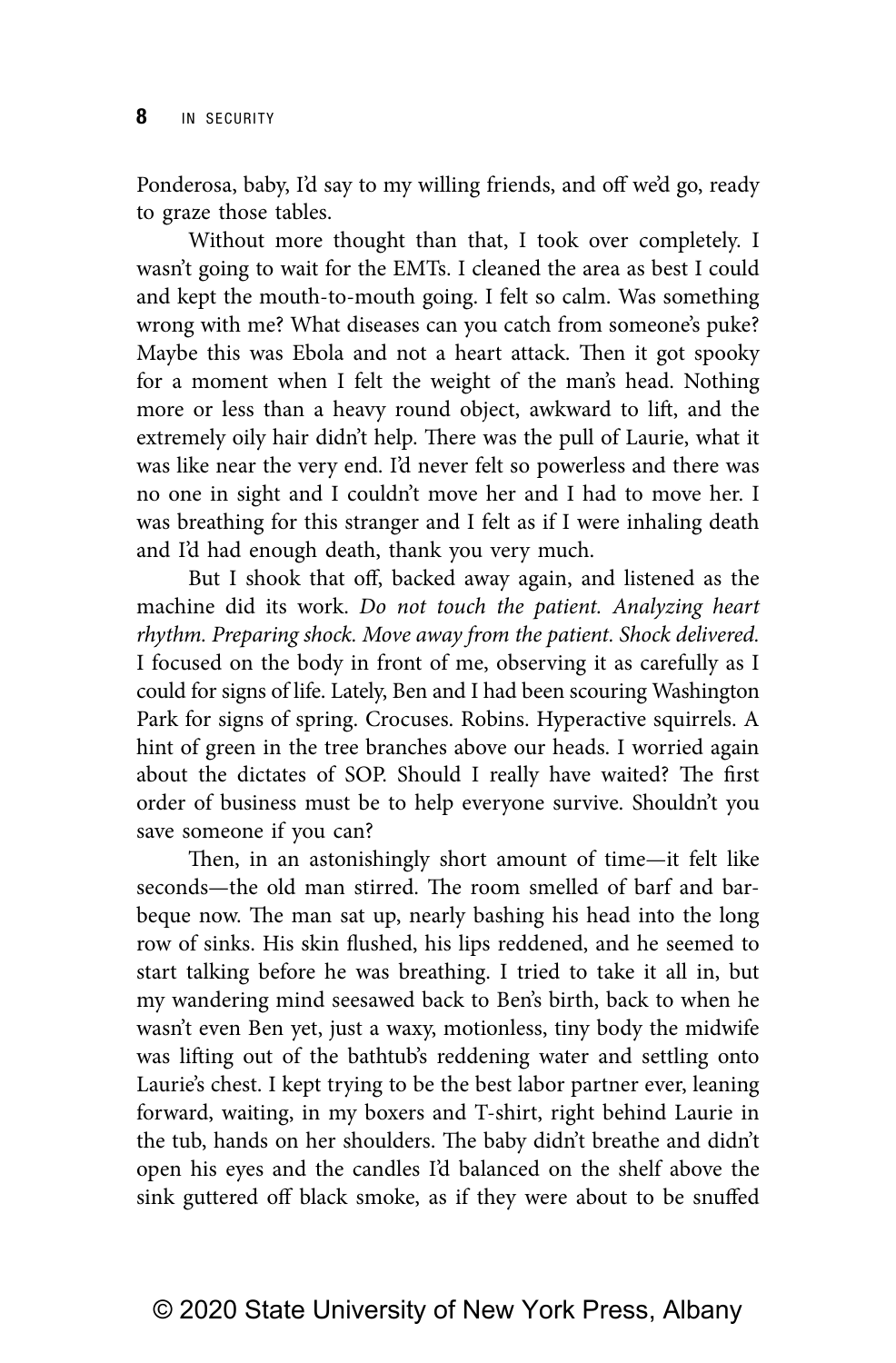out too. I kept staring at the bruise-blue baby's blank, unmoving, shut-eyed face and I heard only the sound of murky water sloshing in the tub, and I felt overwhelmed by the fear that I was the father of a stillborn baby, soon, no doubt, to be divorced, because how could we recover from this? Fatherless myself for most of my life, I would now never become a father. I'd die alone, remembered by no one, which must have been my destiny all along. But then the midwife interrupted my pity party. "We're good here," she said, and the boy we'd name Benjamin opened his tiny mouth and gasped and wailed away, his cries an answer to the cries Laurie had pushed out for hours. His skin pinked up and minutes started speeding by again and in a daze I was cutting the umbilical cord. It felt like slicing into a thick piece of sashimi. Octopus. And before I could get my mind around what I'd just done—what Laurie had just done!—I was standing in front of those bathroom sink candles—still burning!—holding the towel-wrapped baby to my chest while the woman I loved more than anything in the world showered herself off and then stood beside me, leaning in close, warm, so completely alive. At that moment I felt a sparkling in my lungs I'd never felt before, like a torch igniting inside me, burning brighter, until the heat could barely be contained within my body. I closed my eyes and the torch flared higher and it was almost blinding. Was this what people meant when they talked about a third eye opening? Transcendence? I had no clue, but I could not stop grinning.

And that's when the airport EMTs rushed in, two rail-thin guys, both tall and twitchy with caffeine or something stronger to help them through the long hours. They probably had plenty of options in the enormous bags slung over their shoulders. But they looked devoted to their work, and they immediately took charge. They kept the man seated and checked his signs. "He's stable," said the one with the mullet. "Nice work. Way to save a life."

The EMTs who eventually found me carrying Laurie down Monument Hill Road never said anything remotely like that. In the ambulance, in the ER, in the waiting room, they left me alone, in silence, except when they interrupted my dread with useless questions: *How fast was she going? What did she hit? Where did she land?*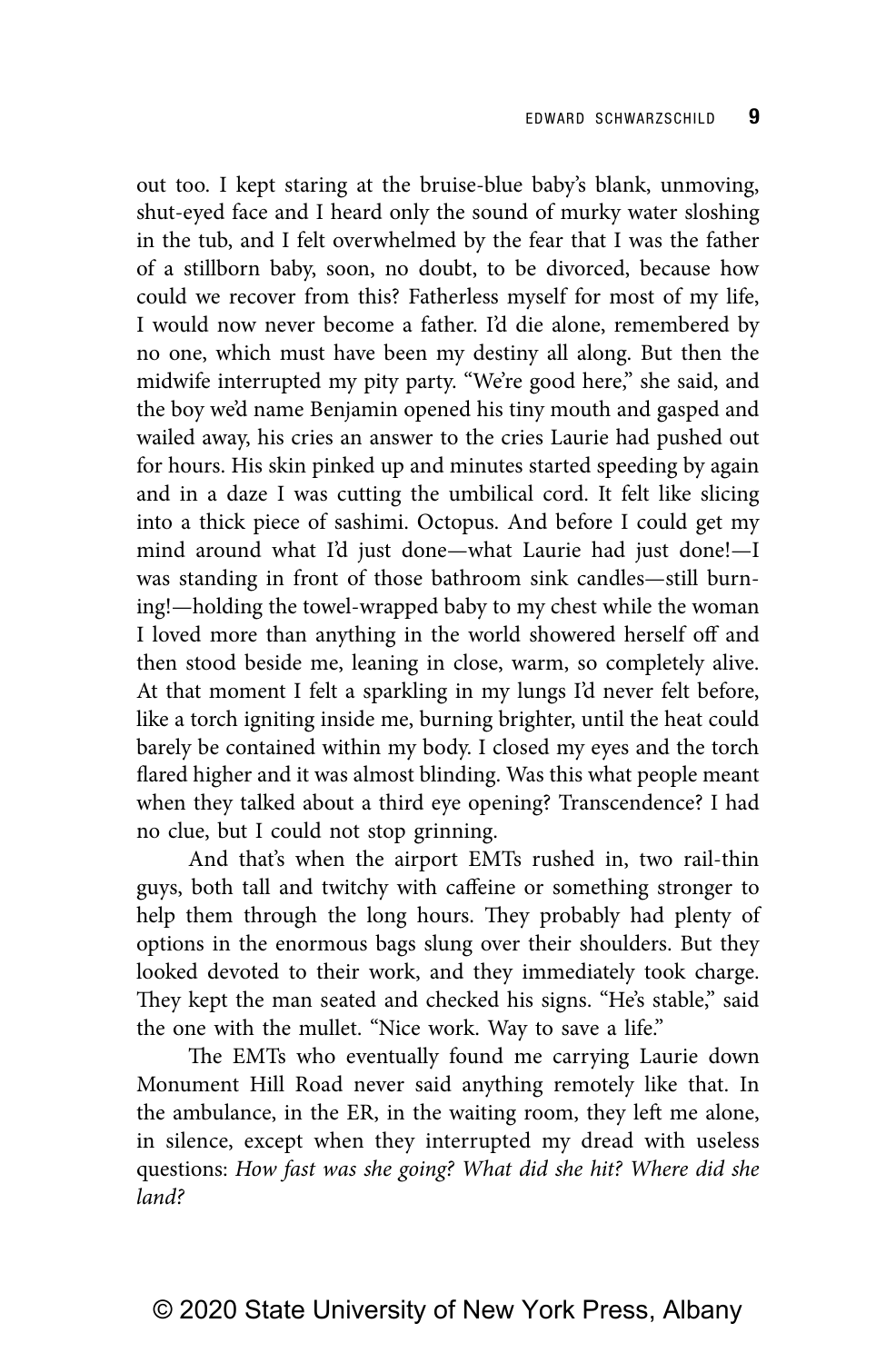The question I saw on every face was: *Why her and not you?* Now this mullet EMT was asking something different. "What's your name, Officer?"

I rubbed my eyes, wondering if I should keep my last name out of it. "I'm Gary," I said. "I didn't do a thing."

The EMT leaned in closer and then, too late, I remembered my name tag, pinned to my shirt pocket. "Gary Waldman," he said, writing it down.

The old man tried to stand. "I'm feeling much better," he said. "Where are my shirts? It's chilly in here."

"You'll be coming with us for a bit," the other EMT said. "We need to run some tests. We'll talk on the way."

"My stepdaughter and I have a flight to catch," the man said. "I don't think I have time."

The mullet EMT laughed. "Actually, you do have time, and for that you can thank Officer Waldman and his two samaritan assistants. I'll have someone make an announcement for your stepdaughter. What's her name?"

"Diane Percy Strand," the man said.

The people who'd been milling about, including the once-frantic traveler, chose that moment to break into a round of applause. The echo of it made my chest swell and helped me refocus. I waited for the yoga woman—Diane—to appear.

"Nice to have the TSA stepping up," Nonmullet chimed in. "Last time I flew, one of my boots disappeared in that damn X-ray machine. They shut the whole line down. Took them twenty minutes to find it in there. Must have irradiated the shit out of it. Foot cancer's coming my way."

"I think I remember a Waldman," the suddenly very alive old man said. "You're Lloyd's son. Gary, right? Tennis player?"

"Smallbany," I said, nodding. But I didn't know what to do next, especially since there were twenty-some people still lingering in the tight space. Were the hangers-on expecting more? Would they have a happy or sad story to tell when they arrived wherever they were going? Would the old man offer something to the TSA employee who'd just shocked his heart back on track?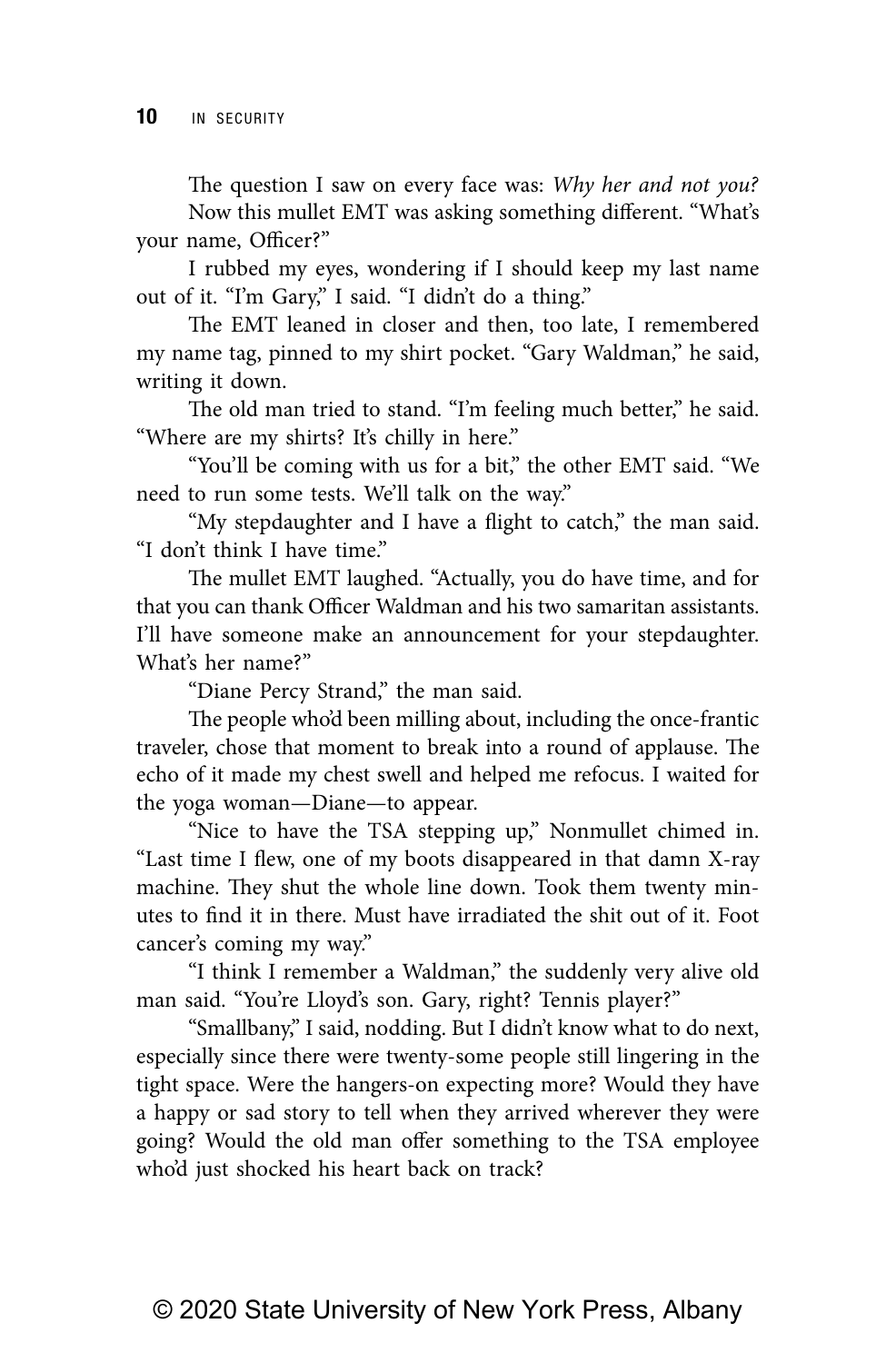"I'm Alex Strand," the guy said. "Knew your father slightly. Still hitting the courts?" I laughed and searched for the right response—*I gave it up after my wife died. Dropped all forms of competition for a year and now, well, sometimes I think I should shut it down for the rest of my life.* But the EMTs wanted Strand on a stretcher stat. And then Diane rushed in. "Dad!" she shouted.

"Where were you?" Strand asked.

"Another lousy call with my mother," she said. "Here's your phone back. What happened?"

"My heart started racing," Strand said. "I couldn't get enough air and I was sweating. Then I felt myself going down and I reached for the sink—"

"Let's continue this happy reunion in the ambulance," Nonmullet said, and they started wheeling the older Strand away.

"We'll have you over for drinks," Strand called out. "That's Gary Waldman, Diane," he said. "Saved my life. Get his contact info"

"I'm staying with you, Dad," Diane said, her hand resting on the stretcher, but she followed his gaze and looked my way. "You!" she said, shaking her head. "I'll come find you again."

And then they were gone and it was like when the house lights come on after a show. No encore, not tonight, the band left it all on the stage, and, quickly, that seemed okay. Sure, I might have treasured a few more grateful words, a heartfelt handshake, a hug or two, but I was pretty sure I hadn't seen the last of the Strands.

That thought helped me find a path through the short conversations that arose as I tried to leave. "Anyone could have done it," I said, chewing three pieces of wintergreen gum at once. "I was only doing my job. The real heroes are those guys who started right in with the mouth-to-mouth."

And in that way I left the bathroom behind.

Some break.

I had plenty of adrenaline still flowing, but I'd need more than that to get through the rest of the shift, so I bought another coffee and drank it by one of the large windows, trying to remember when I'd ever felt so alive at work. It didn't take long to drift toward the